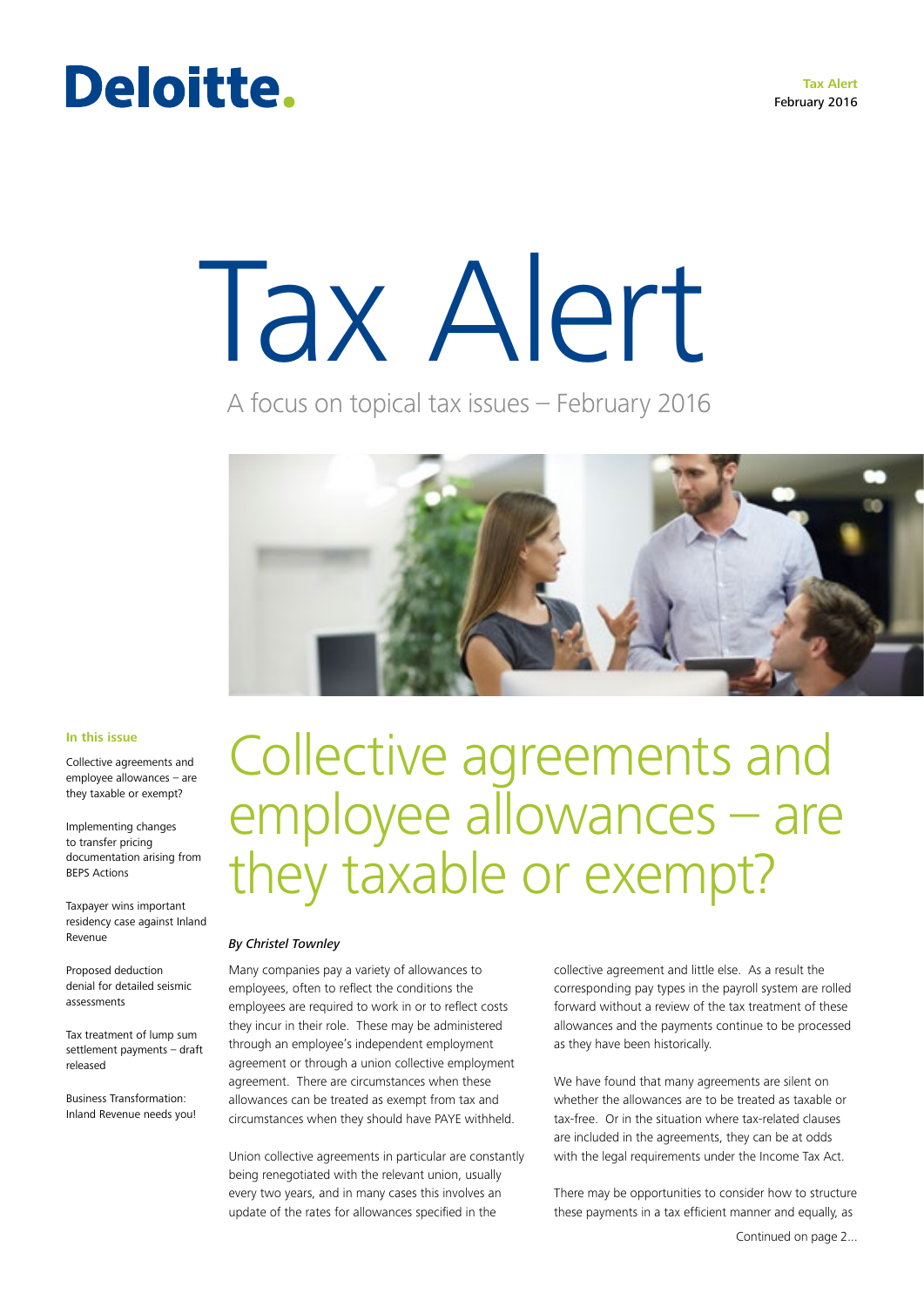**2**

the tax legislation develops over time, some allowances that have been treated as non-taxable in the past may need to have PAYE withheld due to changes in the income tax legislation over time.

The two most common types of allowances paid under collective agreements are shift allowances and meal allowances. We have seen a number of cases where meal allowances in particular have been treated as non-taxable for a number of years. However there are specific rules which govern when meal allowances can be treated this way. These apply after an employee has worked two hours of overtime on the day of the payment, which in turn then requires consideration of what shift pattern the employees are working, particularly if the allowance is specified as being paid after a certain number of hours of work. This is not to say that allowances cannot be paid when they do not meet the overtime meal allowance requirements, it is just that they should be taxed if the payment is made before two hours of overtime has been worked.

There could also be opportunities for shift allowances to be paid tax-free to reflect a reimbursement to employees for additional transport costs, depending on the time of day the shifts operate and an absence of adequate public transport for the employees' commute between home and work.

Often a myriad of other allowances are also paid and consideration should also be given to the tax treatment of these as they can include a range of taxable and non-taxable payments.

The tax treatment of allowances can lead to flow-on effects on other income-tested schemes such as child support deductions, student loan deductions or Working for Families Tax Credits. Consequently, it is important to ensure the correct tax treatment is applied when the payroll is processed.

We recommend reviewing the tax treatment of allowances that are paid to employees and if you have any questions in relation to the above or wish to explore the details further, please do not hesitate to contact your usual Deloitte advisor.



Christel Townley Manager +64 (9) 306 4455 ctownley@deloitte.co.nz

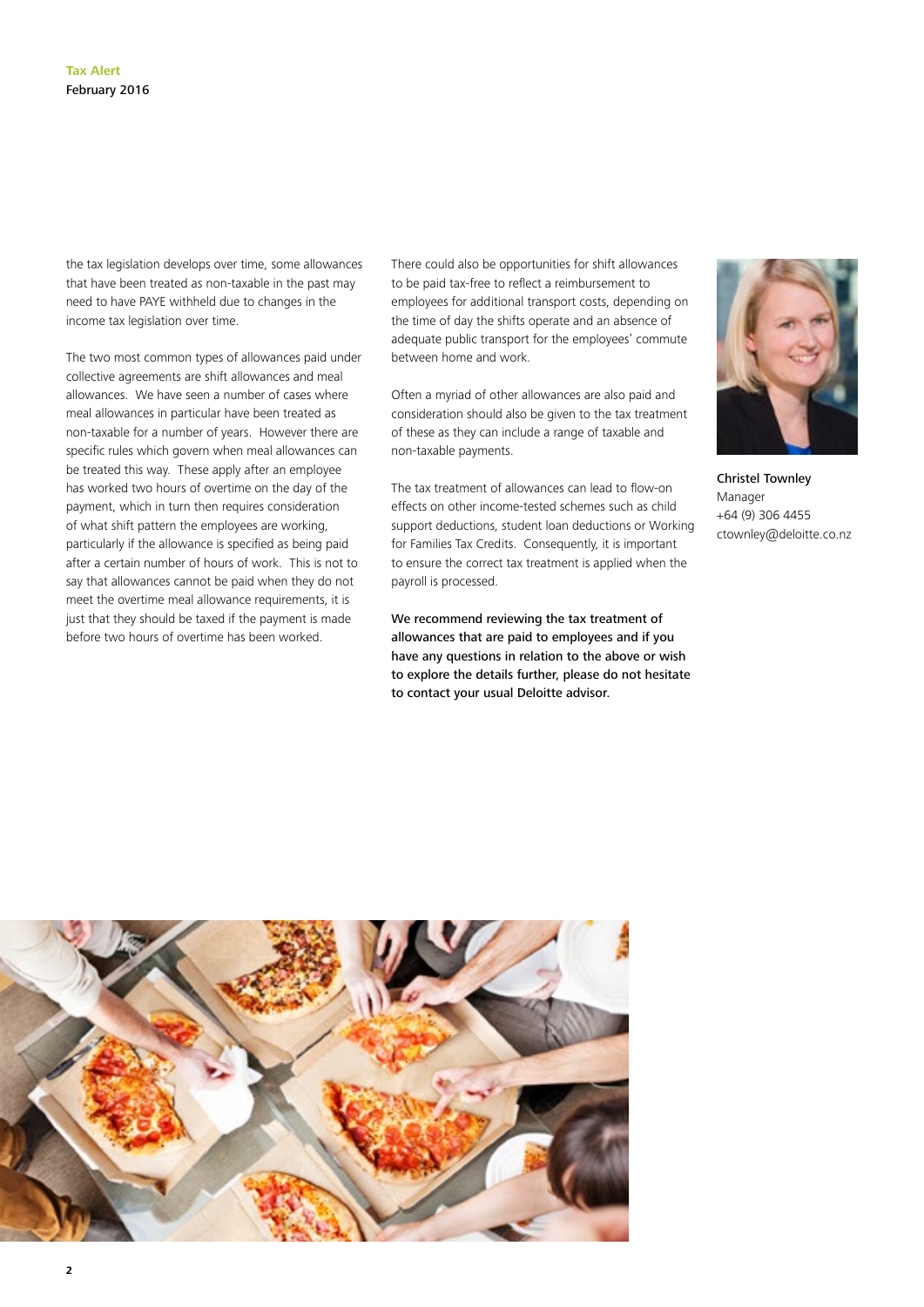### Implementing changes to transfer pricing documentation arising from BEPS Actions

#### *By Anu Chavali and Bart de Gouw*

#### Introduction

Following the November 2015 release of the various BEPS Actions, taxpayers are starting to turn to their implementation. Transfer pricing documentation is an area where the requirements are now settled, and implementation work should commence for all taxpayers with cross border related party transactions.

#### Recap on the changes to transfer pricing documentation

The revised Chapter V of the OECD's Transfer Pricing Guidelines for Multinational Enterprises and Tax Administrations contains new standards for transfer pricing documentation. The guidelines recommend that jurisdictions adopt a three-tiered approach to transfer pricing documentation:

- A master file with global information about a multinational corporation group, including specific information on intangibles and financial activities that is to be made available to all relevant country tax administrations;
- A local file with detailed information on all relevant material intercompany transactions of the particular group entity in each country; and
- A country-by-country (CbC) report of income, earnings, taxes paid, and certain measures of economic activity. This is applicable to companies with revenue in excess of 750 million Euros, or approximately 1,200 million New Zealand Dollars.

The transfer pricing guidelines have also been expanded in the area of how risks are dealt with. Risk allocation is a common issue, and one where taxpayers can act now by reviewing and updating the transfer pricing documentation and the relevant intercompany agreements.

#### Implications of greater information and transparency

Tax authorities have not had access to master file information in the past except in the cases where it had a direct impact on a local entity's activities. Therefore, an increase in global transparency may result in tax authorities focusing on broader aspects and structure. For example, the additional information could result in inquiries about the development of intangibles by one group member, funding or ownership of the intangibles by another group member, and their exploitation by another group member.

Interestingly, with the increased scrutiny resulting from BEPS, we have already seen a broadening of questions that tax authorities are asking of Multinational Enterprises (MNEs) under review or audit including expanded functional analyses which describe the contributions to value creation by individual entities in a group and questioning of how risks are managed and controlled.

#### Process for preparing the information

The new guidance will change the documentation process fundamentally and increase the transfer pricing compliance burden for MNEs in New Zealand. Most MNEs will have to gather and provide to the tax authorities substantially more information on their global operations than in previous years. From a New Zealand point of view, the master file and local file requirements have a broader application, while the requirements for the CbC report will apply to only a limited number of MNEs headquartered in New Zealand. Inland Revenue has directly contacted those New Zealand headquartered groups which will be subject to CbC reporting guidelines going forward.



Anu Chavali Manager +64 (9) 303 0702 achavali@deloitte.co.nz



Bart de Gouw Director +64 (9) 303 0889 bdegouw@deloitte.co.nz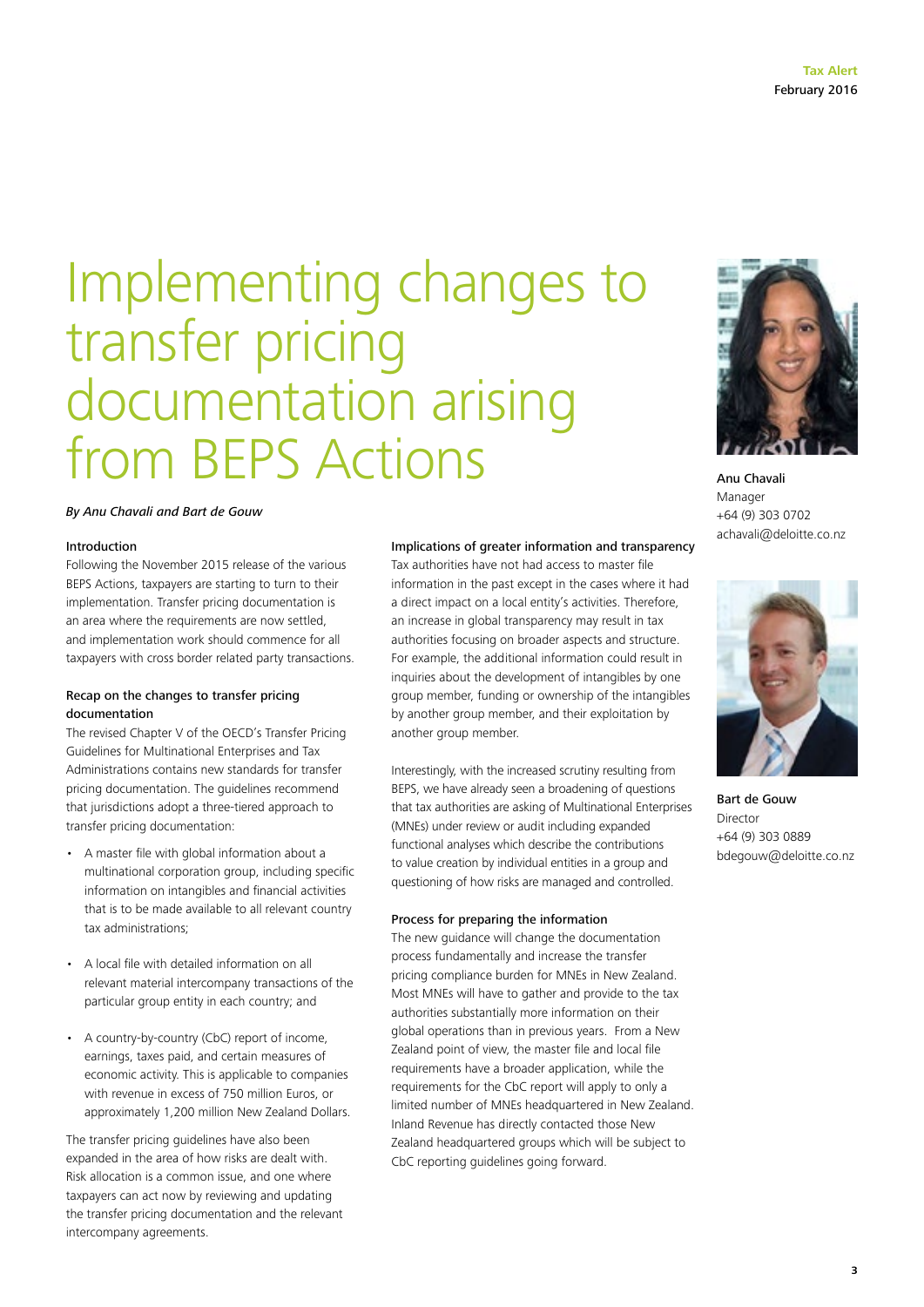

The CbC report and the master file will most likely be prepared and maintained by the MNE's head office as they will have access to all of the required information. It is expected that the new guidance will pose a substantial change for MNEs that do not currently prepare their documentation on a global basis. Going forward, MNEs will have to ensure that their master file, local file, and CbC report all provide consistent information about the company's global operations and transfer pricing policies. For MNEs that took a decentralised approach to transfer pricing documentation, the additional preparation or coordination requirements will likely necessitate the allocation of additional resources.

It should be noted that the updated requirements will require more than just a straightforward rollover of the previous year's transfer pricing documentation. Therefore, each MNE needs to determine the appropriate level of compliance with the revised transfer pricing documentation requirements. A risk based approach will need to be adopted to balance the MNE's tolerance for risk and its available resources.

In particular, tax executives will need to identify the impact of the revised guidance on their processes, measure the impact, prioritise the actions needed, develop an approach to centralise control over transfer pricing, communicate with key stakeholders, and develop restructuring options, if necessary. A prudent action is to meet with your tax advisor to begin the process for the preparation of the master file, the local file, and the CbC report (if applicable) for the most recent year to identify gaps, and to begin to make decisions about what information will be included in each report.

The new requirements for master file and local documentation are relatively prescriptive and will require MNEs to collect a considerable amount of information that has not been collected by either the headquarters or the group members in the past. Furthermore, the new information required will likely necessitate new processes to obtain, collect, validate, analyse, and refresh data.

#### Master File Requirements

The Master File should contain the following information:

- The MNE's organisational structure
- A description of the MNE's business or businesses
- **Intangibles**
- Intercompany financial activities
- Financial and tax positions

It should be noted that the updated requirements will require more than just a straightforward rollover of the previous year's transfer pricing documentation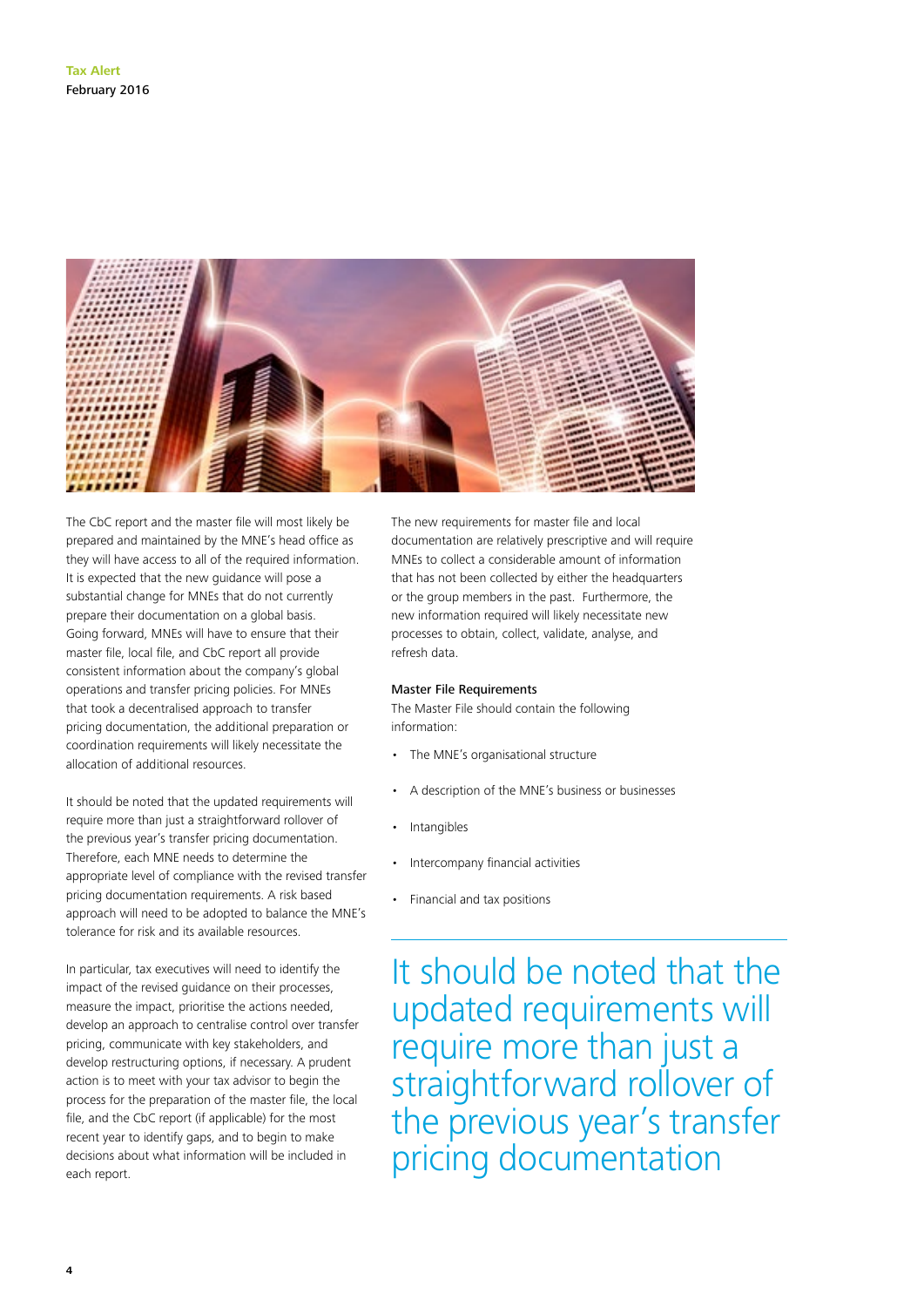MNEs could present the information for the group as a whole, or by line of business, as long as centralised group functions and transactions between business lines are properly described. In addition, if the master file is prepared by line of business, all product groups will have to be submitted to tax authorities, even if the local entity is part of only one line of business.

The new requirements include the following:

- A supply chain chart for the five largest products and service offerings, plus other products or services amounting to more than 5 percent of an MNE's sales;
- A list and brief description of important service arrangements between members of the MNE group, including a description of the capabilities of the principal locations providing important services and transfer pricing policies for allocating services costs and determining prices to be paid for intragroup services;
- A description of the main geographic markets for the group's products and services that are referred to in the bullet point immediately above;
- A brief written functional analysis describing the principal contributions to value creation by individual entities within the group, such as key functions performed, important risks assumed, and assets used;
- A description of important business restructuring transactions, acquisitions, and divestitures occurring during the fiscal year;
- Important intangibles or groups of intangibles and which entities own them;
- A general description of how the group is financed, including important financing arrangements with unrelated lenders;
- The MNE's annual consolidated financial statement for the fiscal year in question, if otherwise prepared for financial reporting, regulatory, internal management, tax, or other purposes; and
- Advance pricing agreements (APAs) and other tax rulings relating to the allocation of income among countries.

Most companies in New Zealand will not have had to prepare a master file in the past. Therefore, this is expected to be a substantial change for most MNEs in New Zealand in future.

#### Local File Requirements

The revised guidance requires that the local file contain much of the same information that was traditionally found in transfer pricing documentation related to the local entity, including its controlled transactions, and financial data. While the master file provides a high level overview, the local file should provide more detailed information relating to specific material intercompany transactions.

One of the major concerns for MNEs may be the varying thresholds of what constitutes a material transaction that must be documented. Some countries require that all transactions be documented, whereas other countries are more concerned with major transactions that have a significant impact on the local entity's tax liability. The guidelines recommend that individual country transfer pricing documentation requirements include specific materiality thresholds.

#### For more information please contact one of our transfer pricing specialists.



**5**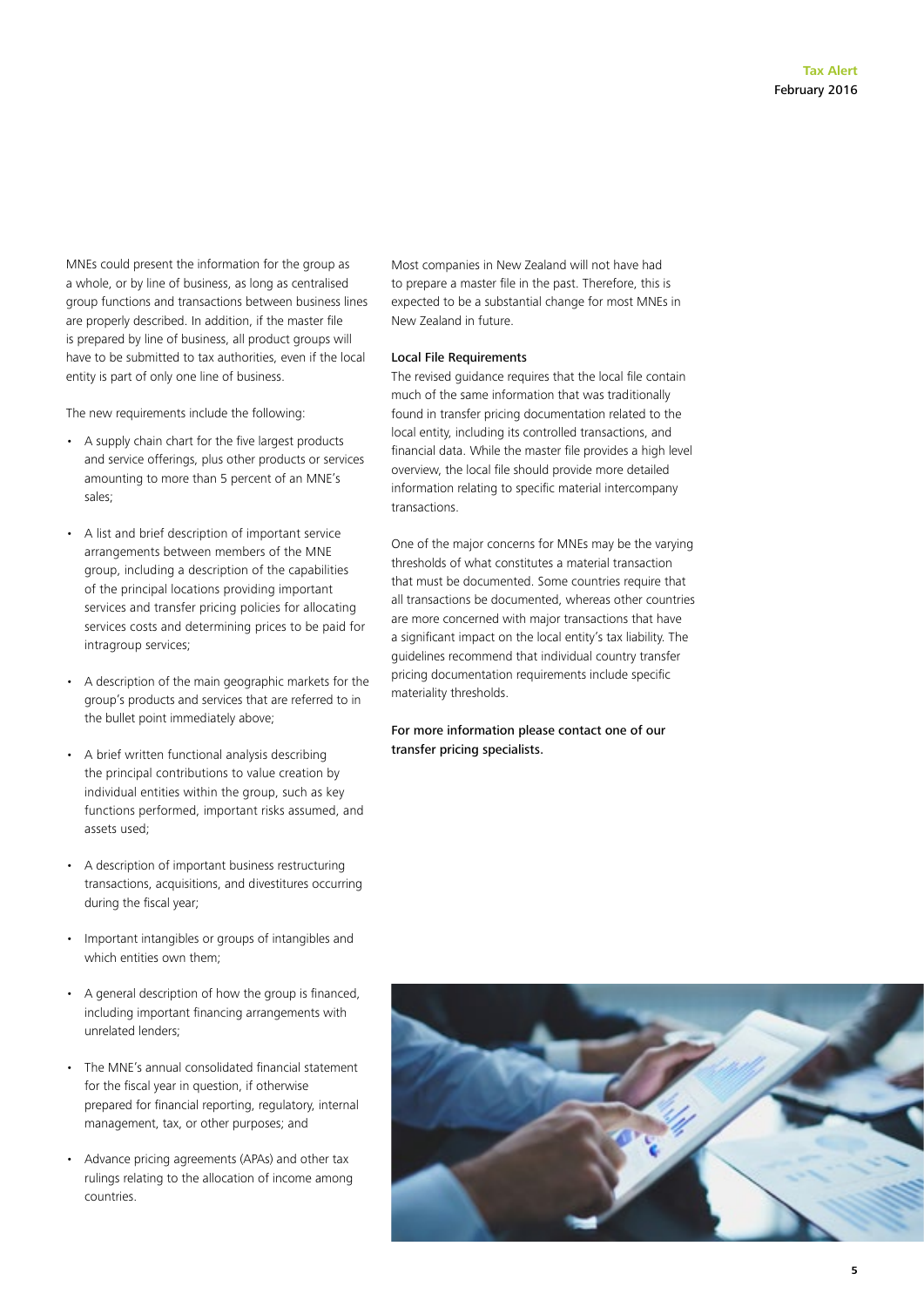

Joanne McCrae Partner +64 (9) 303 0939 jmccrae@deloitte.co.nz



Veronica Harley Associate Director +64 (9) 303 0968 vharley@deloitte.co.nz

**6**

### Taxpayer wins important residency case against Inland Revenue

*By Joanne McCrae and Veronica Harley*

*This article was first published on tax@hand on 21 December 2015 and is reproduced in this edition of Tax Alert.*

The Court of Appeal has dismissed an appeal by Inland Revenue against a High Court judgment, finding that the taxpayer, Mr Diamond, did not have a permanent place of abode in New Zealand and was therefore not tax resident during the income years ending 31 March 2004 to 31 March 2007. We have reported on the earlier High Court ("**[Residency cloud clears](http://taxathand.com/article/New-Zealand/2014/Residency-cloud-clears-as-taxpayer-wins-appeal)**") and Taxation Review Authority ("**[Residence storm](http://taxathand.com/article/New-Zealand/2014/Residence-storm-brewing)  [brewing](http://taxathand.com/article/New-Zealand/2014/Residence-storm-brewing)**") cases. It seems with this Court of Appeal decision, the sun is shining brightly.

In dismissing the Commissioner of Inland Revenue's appeal, the Court of Appeal has also set out clear guidance for how to correctly interpret the residency rules in the Income Tax Act. Essentially the dispute centred on the interpretation and correct approach to determining a person's "permanent place of abode".

A person will be deemed tax resident in New Zealand if they are personally present for 183 days in total in a 12-month period (also referred to as a bright line test). However, a person can also be tax resident in New Zealand if they have a permanent place of abode in New Zealand even if they do not meet the personal presence test. A person will be deemed not tax resident once they are personally absent for a period of 325 days in a 12-month period (provided there is no permanent place of abode).

#### Background to this decision

Mr Diamond left New Zealand permanently in 2003 to work in overseas hotspots as a security consultant. When he left New Zealand he was separated from his wife who he later divorced while overseas. He had children who remained in New Zealand who he supported financially and also had an investment portfolio (including rental properties) which he financed through a New Zealand bank account. Upon leaving New Zealand in 2003, Mr Diamond returned with reasonable frequency. However it was accepted that in each of the relevant tax years, Mr Diamond was absent from New Zealand for a period or periods exceeding in aggregate 325 days and was not resident under the personal presence bright line test. In the first case, the Taxation Review Authority agreed with the Commissioner's argument that one particular investment property (the "Waikato Esplanade property"), constituted Mr Diamond's permanent place of abode, despite the fact that Mr Diamond had never actually lived in the property. The High court disagreed with the Taxation Review Authority decision and found that the Waikato Esplanade property had never been Mr Diamond's home and therefore could not be a permanent place of abode. It had never been lived in by him and besides owning it, he had no connection to it.

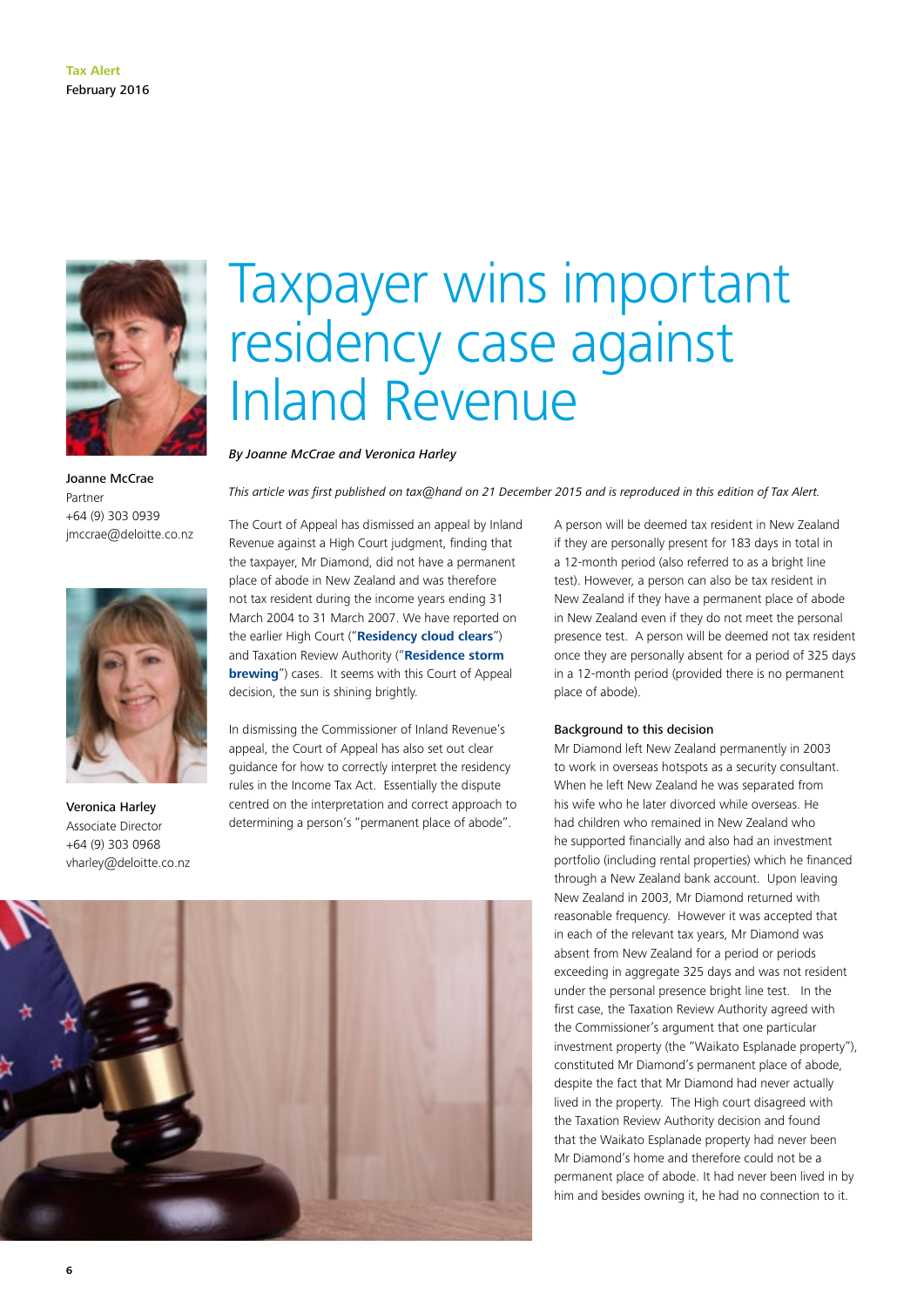

### The Court of Appeal has dismissed the Comissioner's two-step process

#### Key issue on appeal

The key issue on appeal was to determine which of the following approaches to the interpretation of a permanent place of abode is correct.

The Commissioner of Inland Revenue contended that if a taxpayer owns a dwelling in New Zealand, which is not his or her place of abode before leaving New Zealand, but is a place in which he or she could abide on a permanent basis, then that dwelling can then be assessed on the basis of the totality of the circumstances to ascertain its status as the permanent place of abode.

This is referred to as a "two-step process" and is the basis adopted in the Inland Revenue's interpretation statement released in March 2014.

In the alternative, the phrase permanent place of abode means having a home in New Zealand in which the taxpayer usually abides on a permanent basis.

#### Analysis and key findings

The Court of Appeal started with analysing the legislative history of the relevant sections, and reviewed various government reports to determine parliamentary intention. The Court concludes that this analysis "does not convincingly demonstrate any parliamentary intention to depart from the concept of a "home" in order to achieve a broader tax base". The Court of

Appeal goes on to say "It also supports a desire to retain the nuanced and contextual approach captured in the same phrase as used (albeit in a different statutory context) in Australian cases such as *Federal Commissioner of Taxation v Applegate*. This includes the "concept" of home in its broader sense, namely a dwelling being the subject of enduring and clear ties on the part of the taxpayer."

In finding that Mr Diamond did not have a permanent place of abode in New Zealand, the Court of Appeal makes the following important points:

- *• Case 55* does not support the Commissioner's approach that the mere availability of a dwelling is sufficient, even if it has not been used by the taxpayer as a dwelling previously. Case 55's authority is limited to cases where the taxpayer who is temporarily absent from a property with which there had been an enduring connection has a clear intention to return to it when the period of absence is finished.
- In examining the plain meaning of the statutory language, the word "permanent" is important. It is the opposite of temporary and means "continuing or designed to continue indefinitely without change". The word "abode" means "habitual residence, house or home or place in which the person stays, remains or dwells". The plain ordinary meaning coupled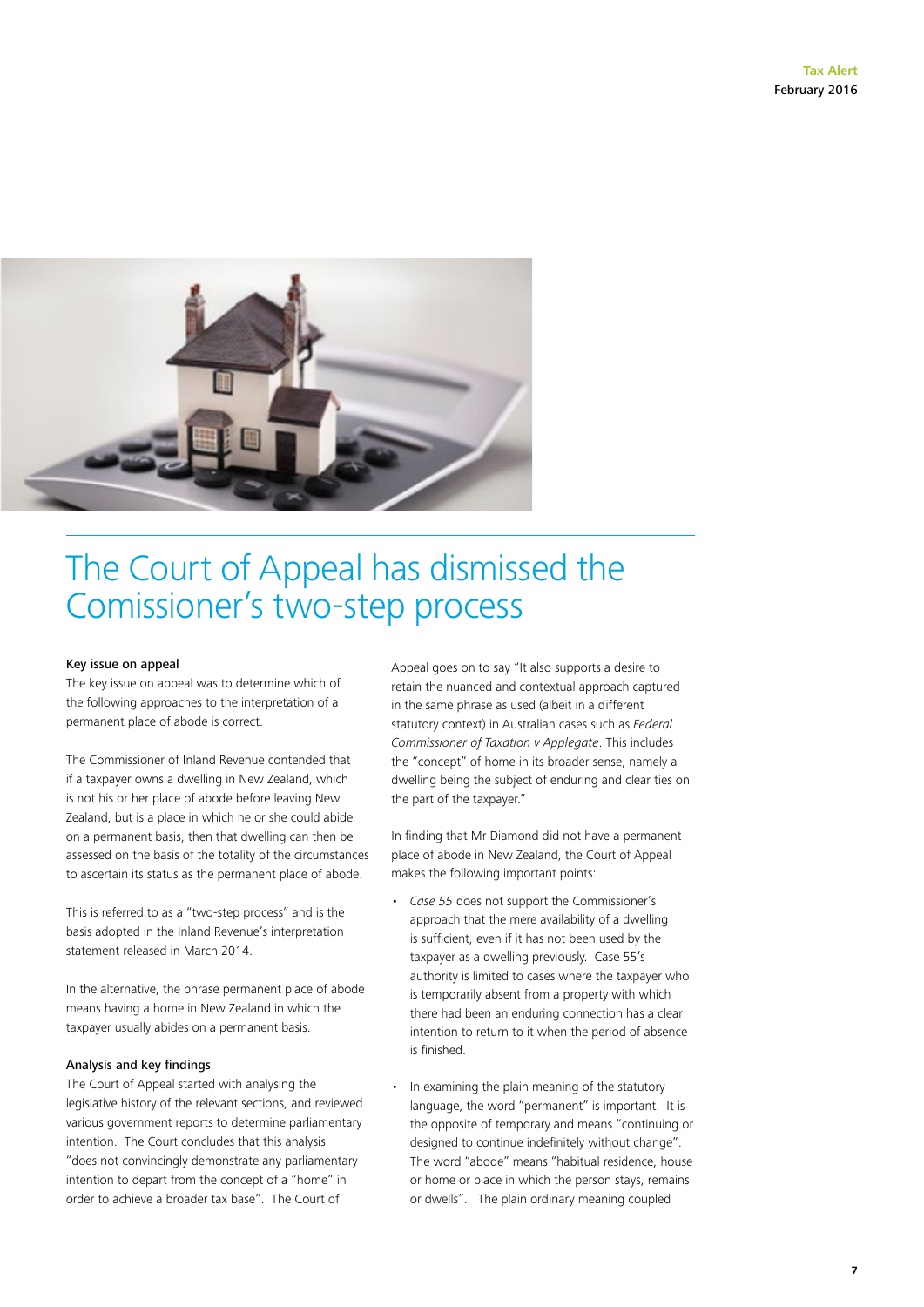

with an analysis of legislative history demonstrates the phrase means more than the mere availability of a place to stay and implies actual usage of the property by the taxpayer for residential purposes.

- The scheme of the sections, whereby the bright line test can be overridden by the permanent place of abode test, supports the interpretation of the permanent place of abode in New Zealand as a place where the taxpayer habitually resides from time to time even if the taxpayer spend periods of time overseas. Further, the implications of applying a permanent place of abode test (being that a taxpayer is taxed on their worldwide income) suggests that an interpretation beyond the ordinary and natural meaning of the term ought not to be adopted unless plainly indicated by the statutory language or the context.
- The Court of Appeal has dismissed the Commissioner's two-step approach. The view expressed by the Court of Appeal is quite strong on this stating "the key issue with the Commissioner's preferred interpretation is that, once a dwelling that is merely available is identified extraneous factors establishing a connection or remote ties to New Zealand can then be invoked to artificially assign to that dwelling the status of a permanent place of abode."

The Court of Appeal explains that the correct approach calls for "an integrated fact assessment directed to determining the nature and quality of the use the taxpayer habitually makes of a particular abode". The Court of Appeal then goes on to set out various (non-exhaustive) factors to consider, such as continuity of the taxpayer's presence, the duration of that presence, the durability of the taxpayer with the particular place, the closeness of the taxpayer's connections with the dwelling, and so forth. The Court also makes the point that the evidence of the relevant circumstances of a taxpayer before and after the years in question may be taken into account in this inquiry. Also that the focus is on whether the taxpayer has a permanent place of abode and not members of the taxpayer's family.

This is a welcome and sensible approach to the interpretation of the rules. It is a return to the normality of yesteryear in some respects and will go a long way towards providing taxpayers with more certainty on their tax residency status. It remains to be seen whether the Commissioner of Inland Revenue will seek leave to appeal to the Supreme Court. The Supreme Court will only grant leave if "it is necessary in the interests of justice". The Court of Appeal has gone out of its way to provide clear guidance and it hard to see on what grounds an appeal may be laid. If leave to appeal is not sought or is not granted, then a new Inland Revenue interpretation statement should be forthcoming to incorporate the guidance provided by this case.

If you wish to discuss these issues further, don't hesitate to contact your usual Deloitte tax advisor.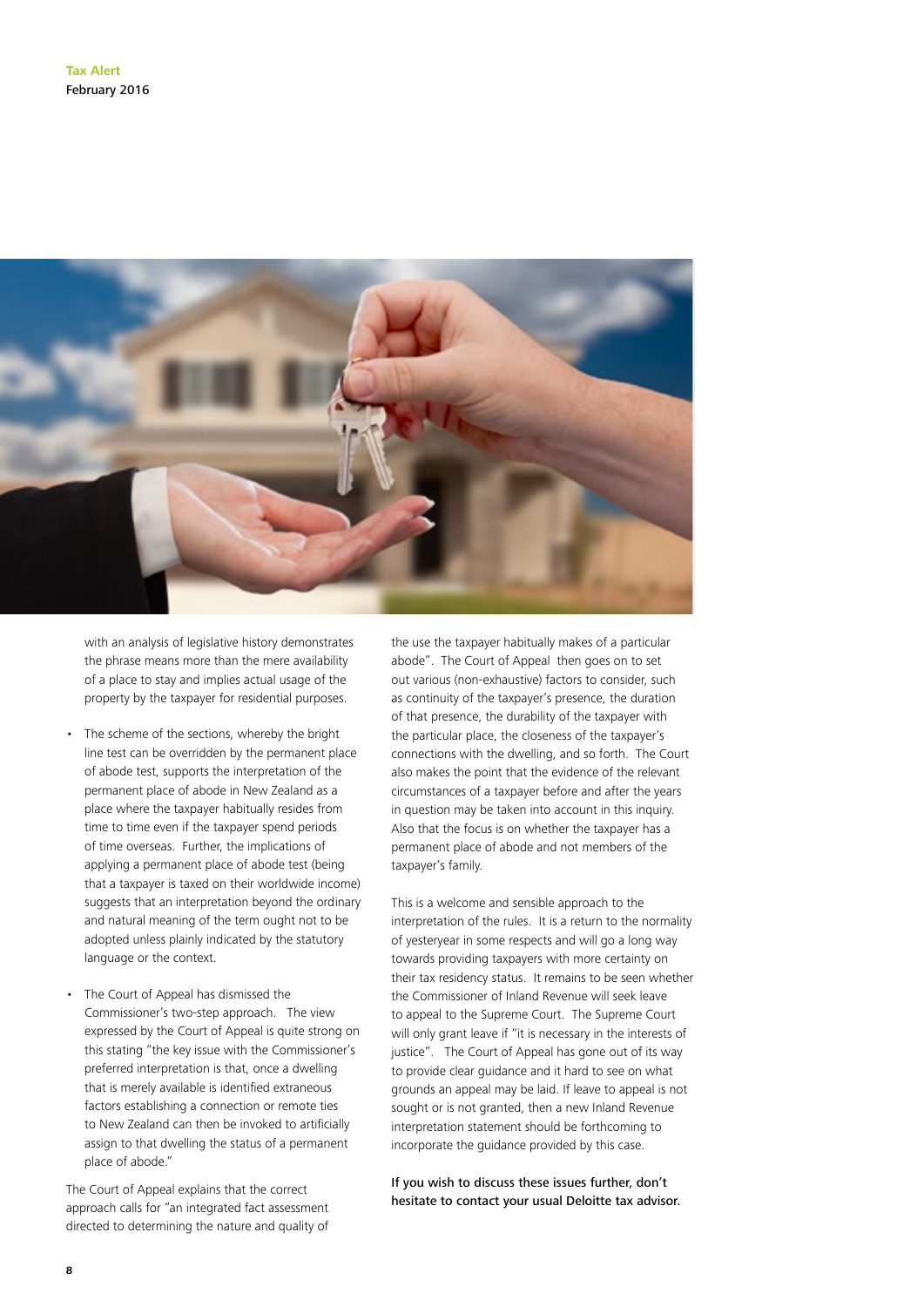### Proposed deduction denial for detailed seismic assessments

On 11 December 2015 Inland Revenue released draft Question We've Been Asked **[PUB00223](http://www.ird.govt.nz/resources/d/9/d9337f75-dbd6-4942-ba1b-bf2e1cadd1c8/pub00223.pdf)**: Income Tax – Deductibility of Seismic Assessment Costs ("draft QWBA") for public consultation.

The draft QWBA considers whether the capital limitation denies a deduction for expenditure incurred in obtaining a Detailed Seismic Assessment ("DSA") on an "earthquake-prone building". The draft QWBA concludes that the capital limitation applies to deny a deduction for expenditure incurred in obtaining a DSA.

Where a building is identified as being earthquakeprone, a DSA is undertaken to identify specific vulnerabilities and possible ways to mitigate them. The DSA is part of a four step process that seeks to ascertain the nature and scale of seismic strengthening required on certain types of earthquake-prone buildings as a result of city and district councils policies.

Inland Revenue considers that under "*general [tax] principles and from a practical and business point of view, the expenditure on obtaining a DSA is calculated to determine the nature, scale and, possibly, an estimate of the costs of the seismic strengthening required on an earthquake-prone building, so it informs the owner's decision about the best option for the building. It is, therefore, directed to the future preservation or otherwise of an important capital asset, so is capital in nature.*"

The draft QWBA then concludes that expenditure on a DSA is not deductible for tax purposes. Given that most buildings cannot be depreciated, the consequence of DSA expenditure being capital expenditure is that no deduction is available. That is, it is blackhole expenditure.

The draft QWBA will have relevance to landlords, owners of buildings which are used for their own business and possibly some tenants that may undertake their own DSAs. It will also be relevant for large commercial property owners, insurers, councils and the engineering industry.

A DSA is about determining and assessing options in respect of a building (i.e. whether to strengthen, demolish, sell or do nothing) and may be more akin to being feasibility expenditure (under **[IS 08/02](http://www.ird.govt.nz/resources/f/4/f48bcf804ba38312a1e9bd9ef8e4b077/is0802.pdf)**) and therefore there is an argument this expenditure should be deductible. The draft QWBA puts forward the position that IS 08/02 relates only to the acquisition or development of a new asset, whereas a DSA relates to an existing asset. This is a subtle distinction and on an initial review of IS 08/02 there are arguments to suggest that the scope of IS 08/02 is wider.

Please contact your usual Deloitte adviser for further information.

The consequence of DSA expenditure being capital expenditure is that no deduction is available. That is, it is blackhole expenditure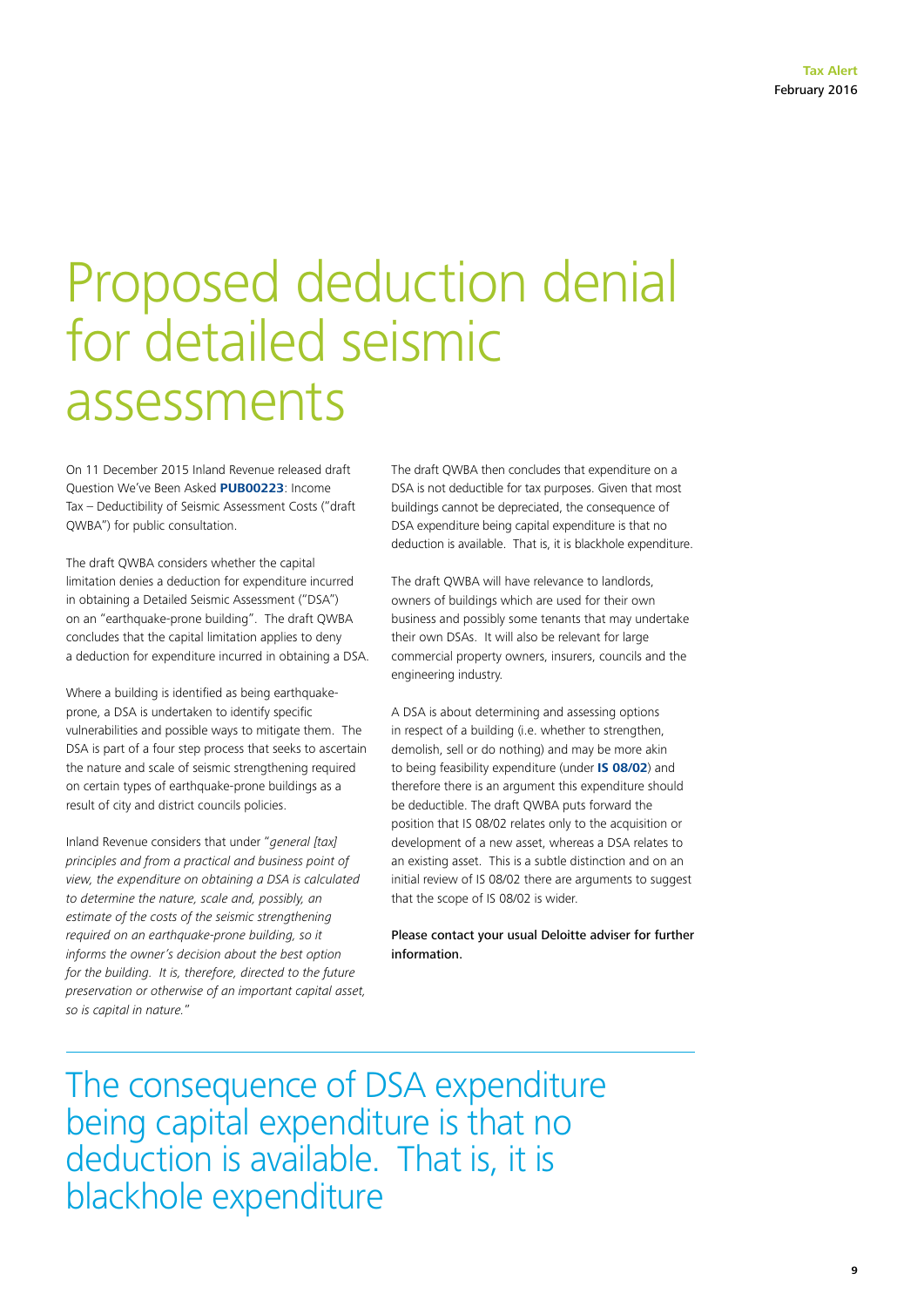

Emma Marr Associate Director +64 (9) 303 0726 emarr@deloitte.co.nz



Patrick McCalman Partner +64 (4) 495 3918 pmccalman@deloitte.co.nz

### Tax treatment of lump sum settlement payments – draft released

*By Emma Marr and Patrick McCalman*

Taxpayers who enter into settlement agreements without specifically apportioning payments between capital and revenue amounts may face an uphill battle if they seek to treat receipts as non-taxable, following the release by Inland Revenue of a draft interpretation statement on the tax treatment of lump sum settlement payments.

In PUB00246 *Income Tax – Treatment of Lump Sum Settlement Payments*, the Commissioner concludes that if there is no reasonable and objective basis for apportioning a sum received under a settlement agreement, the entire amount will be treated as revenue and will therefore be taxable.

This position reflects the Commissioner's view that two Australian decisions to the contrary would not be followed in New Zealand. The two cases in question (*McLaurin v FCT<sup>1</sup>* and *Allsop v FCT<sup>2</sup>)*, which held that a settlement payment that cannot be apportioned should be treated as capital, are decisions by the highest Australian court, and have stood unchallenged for 50 years. Inland Revenue take the view that *McLaurin*  and *Allsop* contradict two decisions from the United Kingdom (*Wales v Tilley3* and *Carter v Wadman4* ), on the tax treatment of settlement payments, that the UK decisions are more consistent with New Zealand case law on apportionment, and accordingly *McLaurin* and *Allsop* are not good law in New Zealand.

We are disappointed with this conclusion. While *McLaurin* and *Allsop* have not been applied in New Zealand, their application was considered in *Sayer v CIR (1999) 19 NZTC*. The High Court, presented with the principles in *McLaurin* and *Allsop*, considered that the principles in those cases could be applicable in the appropriate circumstances. In contrast, we are not aware of (and the Inland Revenue does not cite) any New Zealand authority which favours the United Kingdom

over Australian authorities. Further, we do not actually consider that the Australian and United Kingdom authorities are inconsistent with each other. All the cases have a central principle that a settlement payment should be apportioned between its capital and revenue elements where there is a reasonable basis for doing so – it is just that in the United Kingdom cases cited, the Courts were able to find that basis. The United Kingdom cases do not, therefore, in our opinion contradict the principle in *McLaurin* and *Allsop* that a sum that cannot be apportioned should be treated as capital.

In our view the Commissioner's approach is unprincipled and it is unfortunate that important matters of tax law are subject to what appears to be an arbitrary (and revenue-friendly) conclusion by the Commissioner on the precedential value of Australian case law. We are even more persuaded in this view when one considers that the Australian cases are decisions of Australia's highest court and have stood unchallenged for over 50 years. In this regard, as the Commissioner has done elsewhere where there are capital receipts that she wishes to assess (cf *Wattie* and lease inducements) we feel she might be better served to advance law change to address this issue than adopt an interpretation which stands in direct conflict with existing Australian authority and is equally as arbitrary in seeking to fully assess non-apportioned sums as the position she seeks to criticise.

That said, the reality is that taxpayers faced with the receipt of such sums will find little joy in arguing the position on the application of the Australian authority with Inland Revenue. Although some may be willing to test the position through the New Zealand courts, for those who are not we recommend that, where possible, settlement agreements include an apportionment of settlement payments. If it is not practicable to include this formally in the settlement agreement,

<sup>1 (1961) 12</sup> ATD 273 (HCA)

<sup>2 (1965) 14</sup> ATD 62 (HCA)

<sup>3 [1943] 1</sup> All ER 280 (HL)

<sup>4 (1946) 28</sup> TC 41 (UKCA)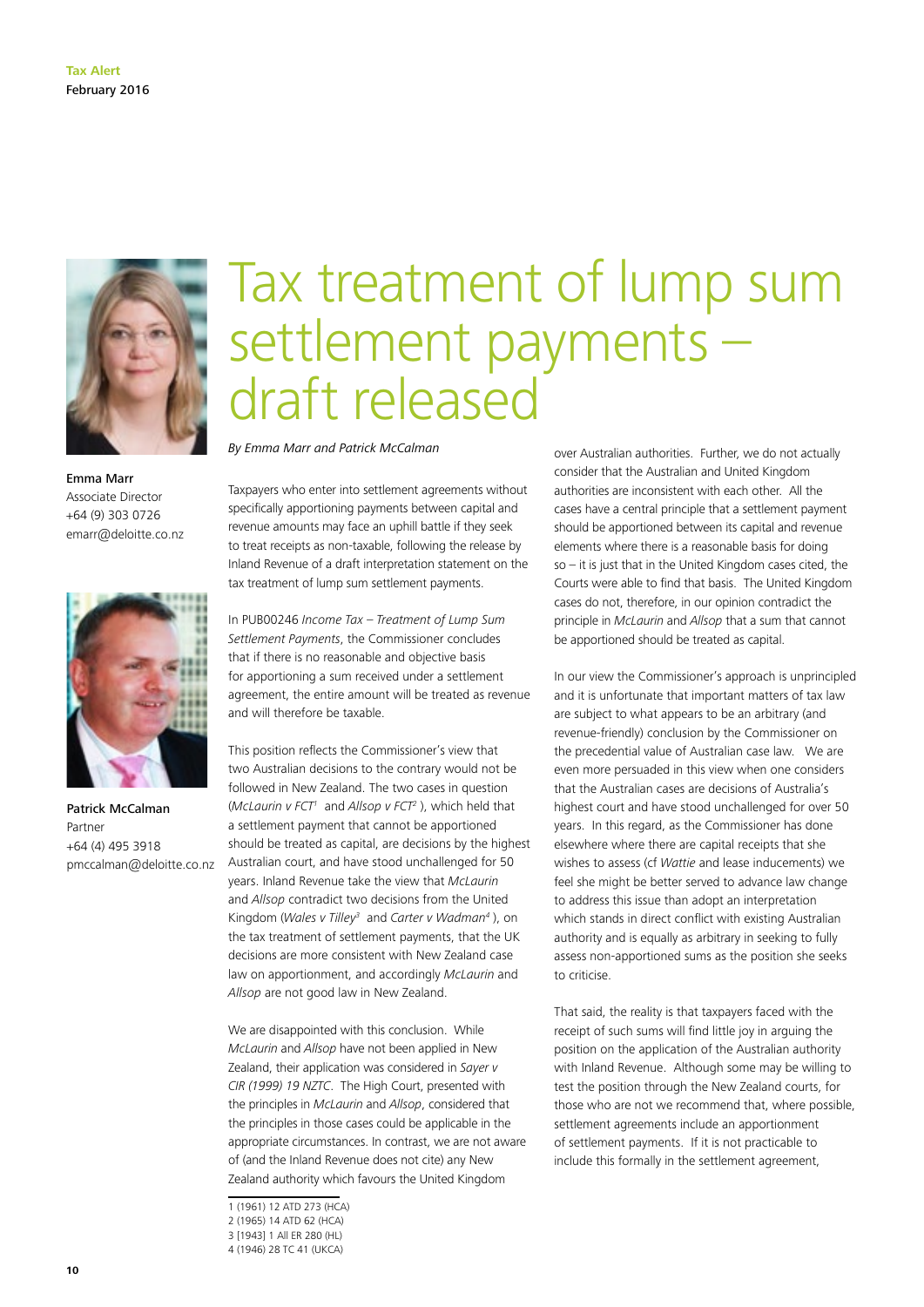taxpayers should try to retain contemporaneous supporting documents that will support their claim to apportionment.

This does not resolve the common situation of lump sum payments that reflect a compromise arising from the negotiations of the parties, and that genuinely cannot be apportioned between capital and revenue components. If the draft interpretation statement is finalised in its current form, taxpayers should be prepared for the Commissioner to challenge taxpayers that treat un-apportioned settlement payments as capital receipts.

For further information, please contact your usual Deloitte tax advisor.



## Business Transformation: Inland Revenue needs you!

We wish to remind readers that submissions on two important Business Transformation consultation papers, "*[Towards a new Tax Administration Act](http://taxpolicy.ird.govt.nz/sites/default/files/2015-dd-mts-3-tax-administration.pdf)*" and "*[Better administration of PAYE and GST](http://taxpolicy.ird.govt.nz/sites/default/files/2015-dd-mts-4-paye-gst.pdf)*" are closing soon on 12 February 2016. These papers are actually the third and fourth papers released as part of the project to modernise and overhaul the tax system.

The paper "Towards a new Tax Administration Act" considers how the tax administration system can be improved, specifically the role of the Commissioner of Inland Revenue, information collection, tax secrecy and the role of taxpayers (and their agents).

Key proposals from the other paper, "Better administration of PAYE and GST" are focussed on modernising the PAYE and GST administration and collection rules. For example proposals include:

• Submitting PAYE information and payment to Inland Revenue in real time (i.e. as a business runs their PAYE process); and

• Allowing businesses to submit GST returns directly from their accounting software. Inland Revenue is already undertaking testing and working with MYOB and Xero to trial a new service to file GST returns directly through accounting software to Inland Revenue.

There is no doubt change is coming whether we like it or not. For more information on these proposals, please refer to our **[November 2015](http://www2.deloitte.com/nz/en/pages/tax-alerts/articles/business-transformation-tax-system-modernisation.html)** Tax Alert where we covered the papers in some detail. It is important that businesses engage in the process and have their say about the changes proposed. The next piece in the business transformation puzzle will be the business taxation discussion document, which will consider provisional tax, use of money interest rules, the provision of information and the taxation of micro and small businesses. This is expected to be released in the next couple of months.

In keeping up with technology, the Government has made it super easy for everyone to comment on these proposals. There is a **[website](https://payeandgst.makingtaxsimpler.ird.govt.nz/forum)** covering the PAYE and GST proposals with specific sections targeted at